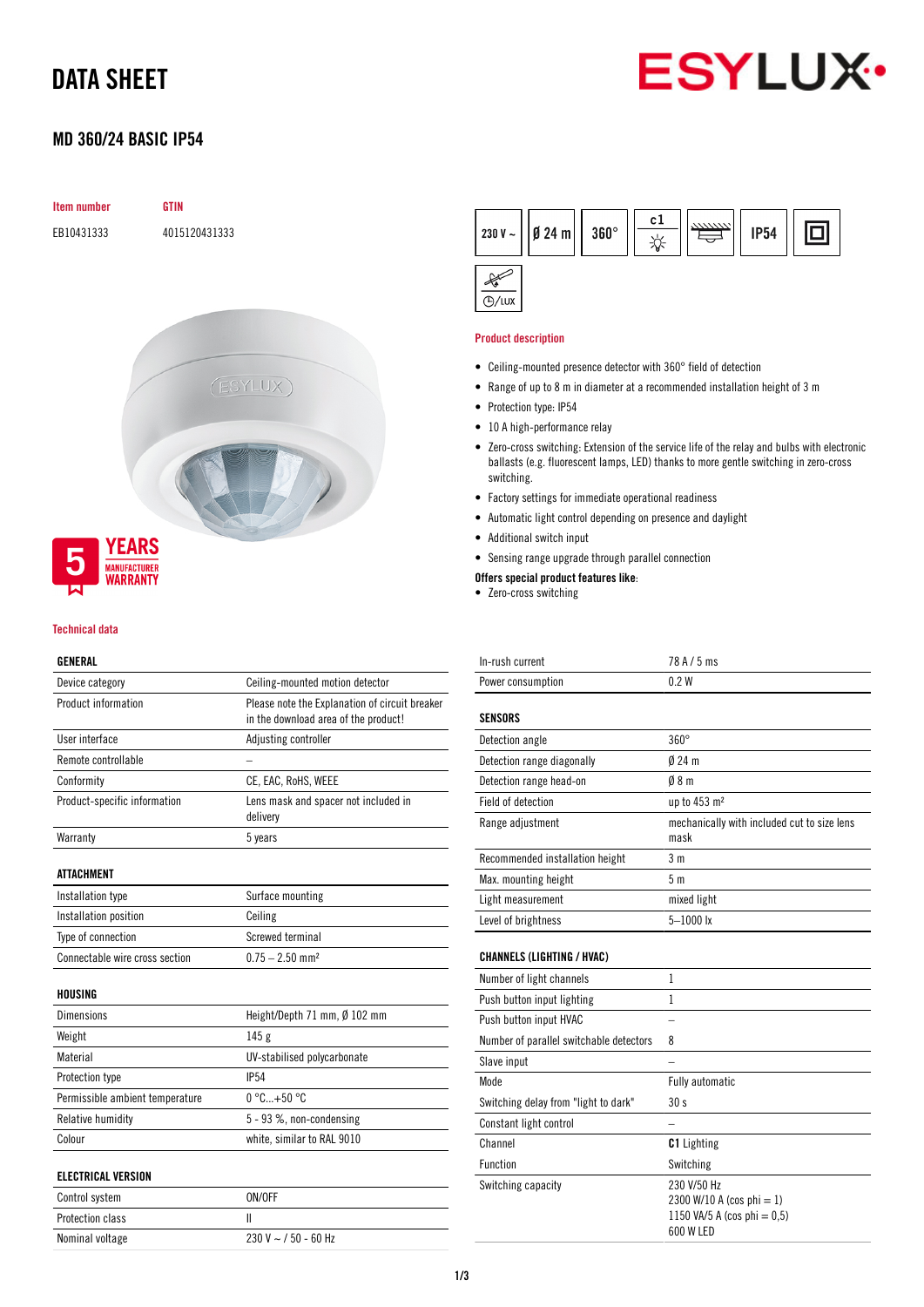# DATA SHEET



## MD 360/24 BASIC IP54

| Item number                    | <b>GTIN</b>   |                             |                                |                                                                                            |                                  |               |
|--------------------------------|---------------|-----------------------------|--------------------------------|--------------------------------------------------------------------------------------------|----------------------------------|---------------|
| EB10431333                     | 4015120431333 |                             |                                |                                                                                            |                                  |               |
| Switch contact                 |               | make contact / non-floating |                                | Impulse mode                                                                               | ✓                                |               |
| Push button input              |               | $\checkmark$                |                                | Switch-off delay time                                                                      | 15 s30 min (adjustable in steps) |               |
| <b>Factory settings</b>        |               |                             |                                |                                                                                            |                                  |               |
| Channel                        |               | C1 Lighting                 |                                | Level of brightness/switching threshold                                                    | 100 lx                           |               |
| Operating mode                 |               | fully automatic             |                                | Switch-off delay time                                                                      | 5 min                            |               |
| <b>Accessories</b>             |               |                             |                                |                                                                                            |                                  |               |
| <b>Product designation</b>     |               | Item number                 | <b>Product description</b>     |                                                                                            |                                  | <b>GTIN</b>   |
| Cover                          |               |                             |                                |                                                                                            |                                  |               |
| <b>BASIC IP54 24 LENS MASK</b> |               | EB10423505                  | Spare part Lens mask 24 m IP54 |                                                                                            |                                  | 4015120423505 |
| Protection                     |               |                             |                                |                                                                                            |                                  |               |
| BASKET GUARD ROUND LARGE       |               | EM10425608                  |                                | Basket guard for presence and motion detectors and smoke detectors, Ø 180 mm, height 90 mm |                                  | 4015120425608 |
| <b>Dimension drawing</b>       |               |                             |                                | <b>Field of detections</b>                                                                 | <b>Detection range</b>           |               |
|                                | $Ø101$ mm     |                             |                                |                                                                                            | Diagonally (A)                   | $Ø$ 24 m      |
| $73 \text{ mm}$                |               | B <sub>1</sub><br>A         | $\blacksquare$ Frontal (B)     | Ø 8 m                                                                                      |                                  |               |
|                                |               |                             | 360°                           |                                                                                            |                                  |               |